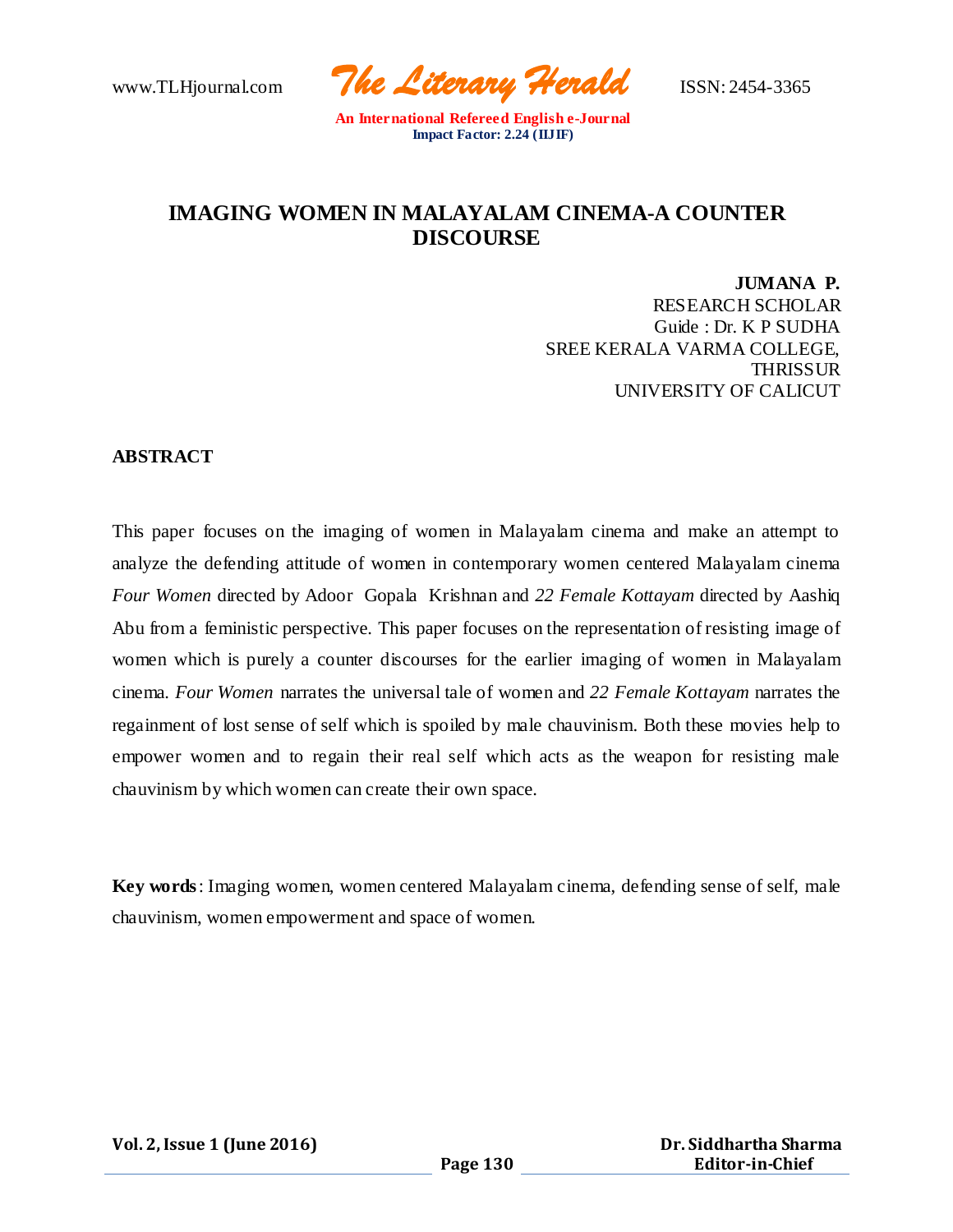www.TLHjournal.com *The Literary Herald*ISSN: 2454-3365

## **IMAGING WOMEN IN MALAYALAM CINEMA-A COUNTER DISCOURSE**

**JUMANA P.** RESEARCH SCHOLAR GUIDE : Dr. K P SUDHA SREE KERALA VARMA COLLEGE, **THRISSUR** UNIVERSITY OF CALICUT

 Malayalam cinema and imaging women have become one of the hottest discussions in the present social scenario of Kerala. Malayalam Film industry has been trying to image women in their true selves. There are a few directors who uphold the feministic thoughts and values and have tried to present such thoughts through their film works. Contemporary Malayalam film industry has produced many women centered cinema and that gives way for enlightening women spectators all over Kerala. Earlier majority of Malayalam cinema have focused on representing women as submissive and weak. But there are films as counter discourses for such representations. Four Women directed by Adoor Gopala Krishnan and 22 Female Kottayam directed by Aashiq Abu are some of the examples for such counter discourses. The under currents of sex and its resistance are the highlighted theme in both films. The representation of women has changed in the contemporary Malayalam cinema beyond recognition. It presents the leading female characters often flirt openly, drink in public and make lewd comments. Its screen play has rooted to reality ,closer to life and lead characters are ordinary women and men. It focuses on the issues of women and male gaze and tries its best to give solution for such issues. That will help to create awareness among women and ultimately gives a platform to empower women.

In her seminal essay 'Visual pleasure and Narrative Cinema' Laura Mulvey makes use of psychoanalytic theory as a political weapon to demonstrate how the patriarchic subconscious of society shapes its audiences' film watching experiences and cinema itself. Mulvey's main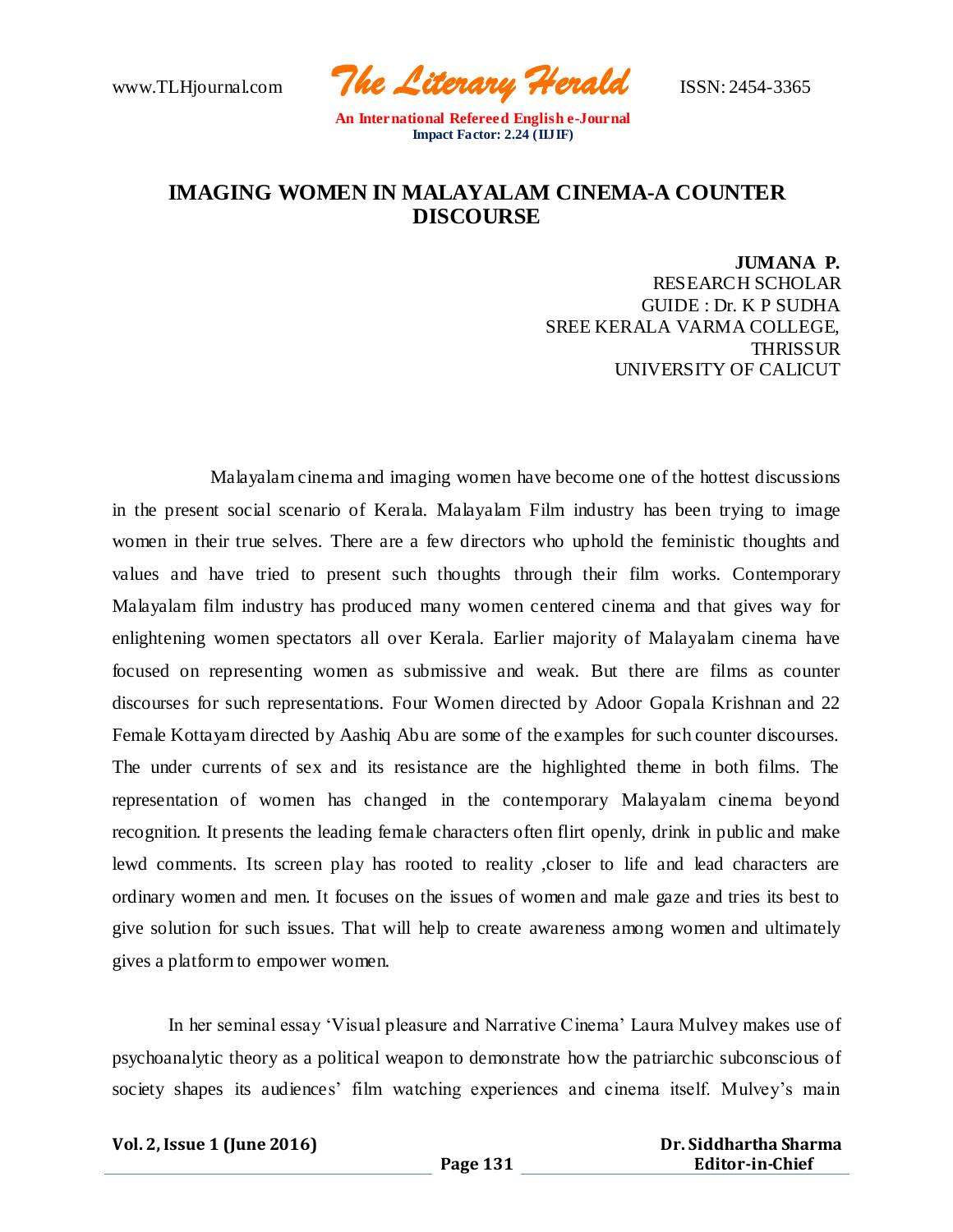www.TLHjournal.com *The Literary Herald*ISSN: 2454-3365

argument in 'Visual pleasures and Narrative Cinema'' is that how the narrative films use the women in order to provide a pleasurable visual experience for men. The narrative film structures its gaze as masculine. The woman is always the object of gaze, not the bearer of it. But in the films '*Four Women*' and '*22 Female Kottayam'* , it is the women who bears the meaning , it is the women who leads the film and it's the women who functions the important role in conveying the message of rise of awareness among women. *Four Women* depicts the problems faced by women and *22 Female Kottayam* depicts the counter solution for those problems. Both films are women centered and try to belittle the power of man by questioning him on different aspects.

*Four Women* (2007) is a Malayalam film produced and directed by Adoor Gopala Krishnan based on four short stories written by Thakazhi sivasankara pillai. The movie has four distinct parts –each adapted from separate short stories of Thakazhi .Each of the parts narrate the stories of women from different strata of the society. Though the stories are not explicitly connected in narration, a pattern emerges in the flow of movie – both in chronological setting and the stature of women. It is the story of four women from Kuttanadu in Alappuzha district in Kerala.The four segments of this movie -;The Prostitute', The Virgin , The House wife and The Spinster – focus on trails and tribulation that women faced and continue to face. Through this film Adoor Gopala Krishnan explores issues such as marital fidelity, morality and sexual desire through the plights of four women who belongs to different social strata. The first story 'The Prostitute' is the story of a street prostitute Kunjippennu (padmapriya) and Pappukutty (Sreejith Ravi). Kunjipennu wants to stop her body selling and decide to start a life with Pappukutty as his wife. They have bound themselves in Matrimony that does not have any legal sanction when the law catches up with them, they do not have anything that can be an evidence of their commitment towards each other. The story ends in the court scene where the helpless couples are punished for the crime of prostitution. The second story 'The Virgin' tells about the story of Kumari (Geethu Mohandas) literally a virgin girl –is a farm worker who shouldered the responsibility of running her household at a very early age. Her father (M.R Gopakumar) having realized her advancing age, accepts suitable marriage proposal for her. After the wedding, her husband behaves strangely as he evades any kind of contact with her including verbal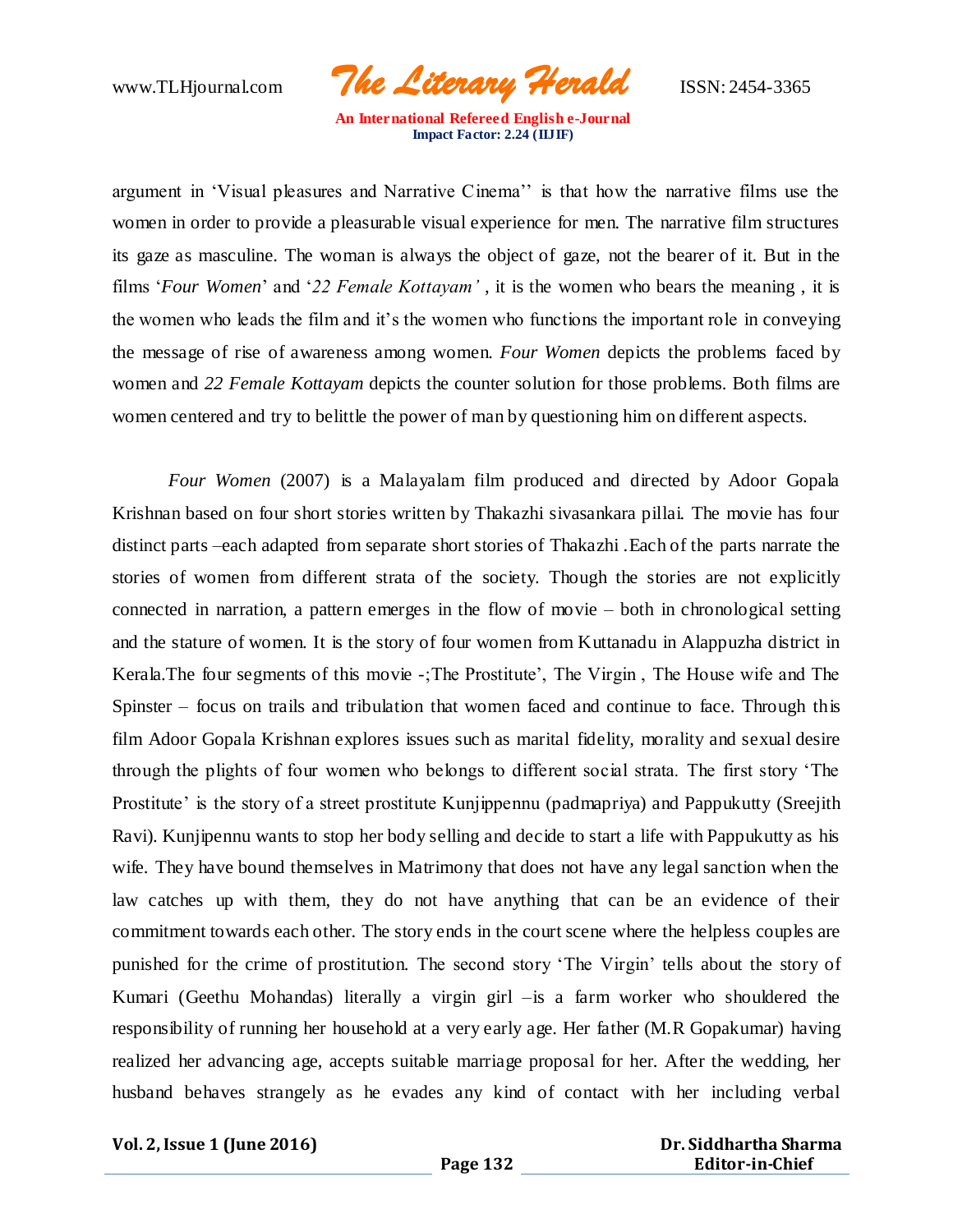www.TLHjournal.com *The Literary Herald*ISSN: 2454-3365

conversation and sexual activity. Her husband leaves Kumari in her house and never returns to take her back. As days pass, rumours spread that she has been abandoned by him because of her infidelity. Kumari, who maintained silence so far, emerges from house and declares that the marriage never happened. The third story 'The house wife 'is about Chinnu Amma (Manju pillai) who is a childless housewife. She lives a fairly contented life with her husband, who works in nearby town. She spends her time alone at home.Oneday she is visited by Nara pillai, her former classmate. Through their conversation it is clear that they had an amorous encounter in their childhood from which Chinnu Amma escaped narrowly due to her fear of getting pregnant out of wedlock. Narapillai assumes that she is vulnerable and attempts to talk her into bed by promising her a healthy offspring. Chinnu amma's mind vacillates, but in the end, she boldly declines the offer. The last story The spinster is an upper middleclass girl Kamakshi (nanditha). She has a quiet life in her family composed of her widowed mother, an elder brother and two sisters. The story begins with a marriage proposal for her, which fails as the groom prefers her younger sister .She silently witnesses the marriage .As years pass on, her elder brother also gets married .As she walks towards middle age, her youngest sister also gets married , Once the mother passes away ,she is forced to move in with her younger sisters family. Things go well initially as she gets close to her nieces. Her sister's husband apologizes to her for being the reason for her failed marriage proposal. But soon problems surface as her sister gets jealous of her and starts imagining a non-existing affair with her husband and her. She goes back home alone refusing to live with either her brother or the youngest sisters .She finally has broken the shackles of others controlling her life and has decided to live on her own

In the film *22 Female Kottayam*, the plot revolves around the character of Tessa k Abraham (Rima kallingal), a malayali nurse who hails from kottayam and aspires to go Canada to build up her career. She meets Cyril (Fahadh Fazil) from the travel consultancy agency working towards setting up of her visa. They soon fall in love and decide to live together. One day at a pub , a guy misbehaves with Tessa and Cyril beats him up badly.The guy tries to take revenge on Cyril and searches for him . Cyril goes into hiding with the help of his boss Hedge(Prathap pothan). Hedge arrives at Cyril's home to inform Tessa about the situation. Then

**Vol. 2, Issue 1 (June 2016)**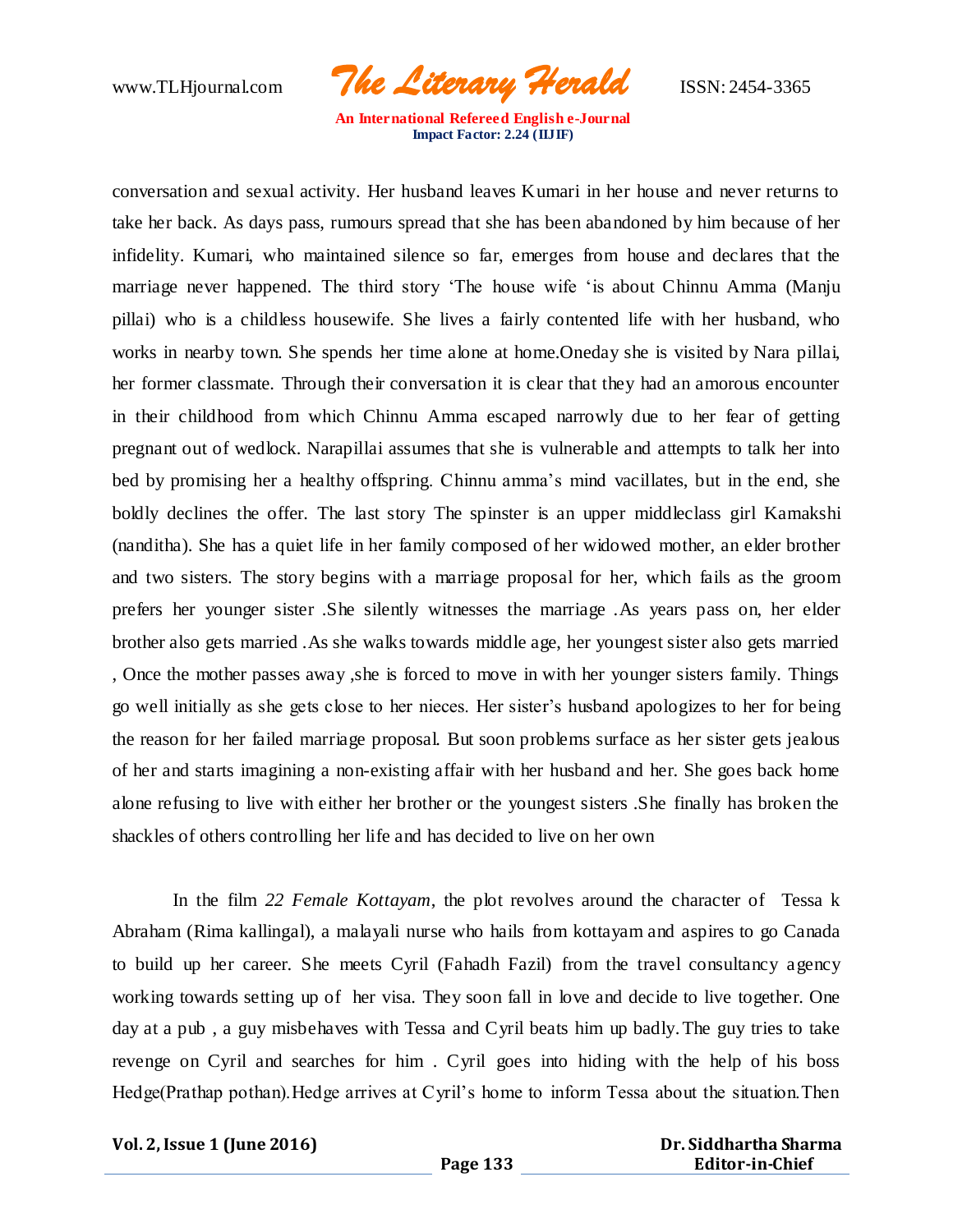www.TLHjournal.com *The Literary Herald*ISSN: 2454-3365

he asks her plainly 'Can I have sex with you?' A shocked Tessa is then brutally attacked and raped. When Cyril finds out what happened, he becomes violent and wants to kill Hedge. Tessa calms him down saying that she does not want to make incident worse than it is; instead she wants to go Canada at the earliest. Once Tessa recovers from injuries, Hedge visits her again to ask for forgiveness. He comes while Cyril is not around and rapes her for second time .Tessa decides not to travel abroad and plans to murder Hedge. Cyril discusses the situation with Hedge who suggests killing Tessa and appoints Cyril to do it. Cyril traps her by putting some drugs in her bag. The police arrests Tessa and she is imprisoned. While Tessa calls out for help, she finds Cyril simply walking away from her. While in prison Tessa meets Zubeida who is sentenced for murder. Through zubeida's criminal world connections Tessa realizes that Cyril is a pimp and was cheating her long with the support of his boss Hedge. Zubeida and Tessa bond well each other and shapes a criminal mindset within her for the strength and courage needed to strike back at Cyril and Hedge. When the court sets free, Tessa with the help of DK (Sathar) kills Hedge by poisoning him with cobra. By that time Cyril relocates to Cochin and runs a modeling agency .Tessa arrives in Cochin as a femme fatale in search of Cyril pretending to be a model. She hooks up with Cyril in his studio. He recognizes her and angrily berates her but slowly his frustrations dissolve as he wants to enjoy her company. He reminds her that she is mere a woman. The same night Tessa executes a revenge plan by sedating him and sadistically penectomises him.

The leading women characters in these two movies epitomize the women who face the same troubles and tribulation .The women in these two movies try to defend male chauvinism. The pathetic state of prostitutes and raped girls are convincingly presented. Even though prostitutes want to stop selling their body, the authority never wants to rise up her social position. The common thread in these two women is the power of resistance and rising up of their voices against male atrocities and domination. All these women images have an independent personality. These two films highlight society's attitude towards prostitutes, the institution of marriage, sufferings of a childless mother, the feelings of an over aged spinster and the emotional feelings of a raped girl. Their resistance is a counter imaging for their earlier suppressing imaging. The representation of sexuality is commentable.Women and sexuality is

**Vol. 2, Issue 1 (June 2016)**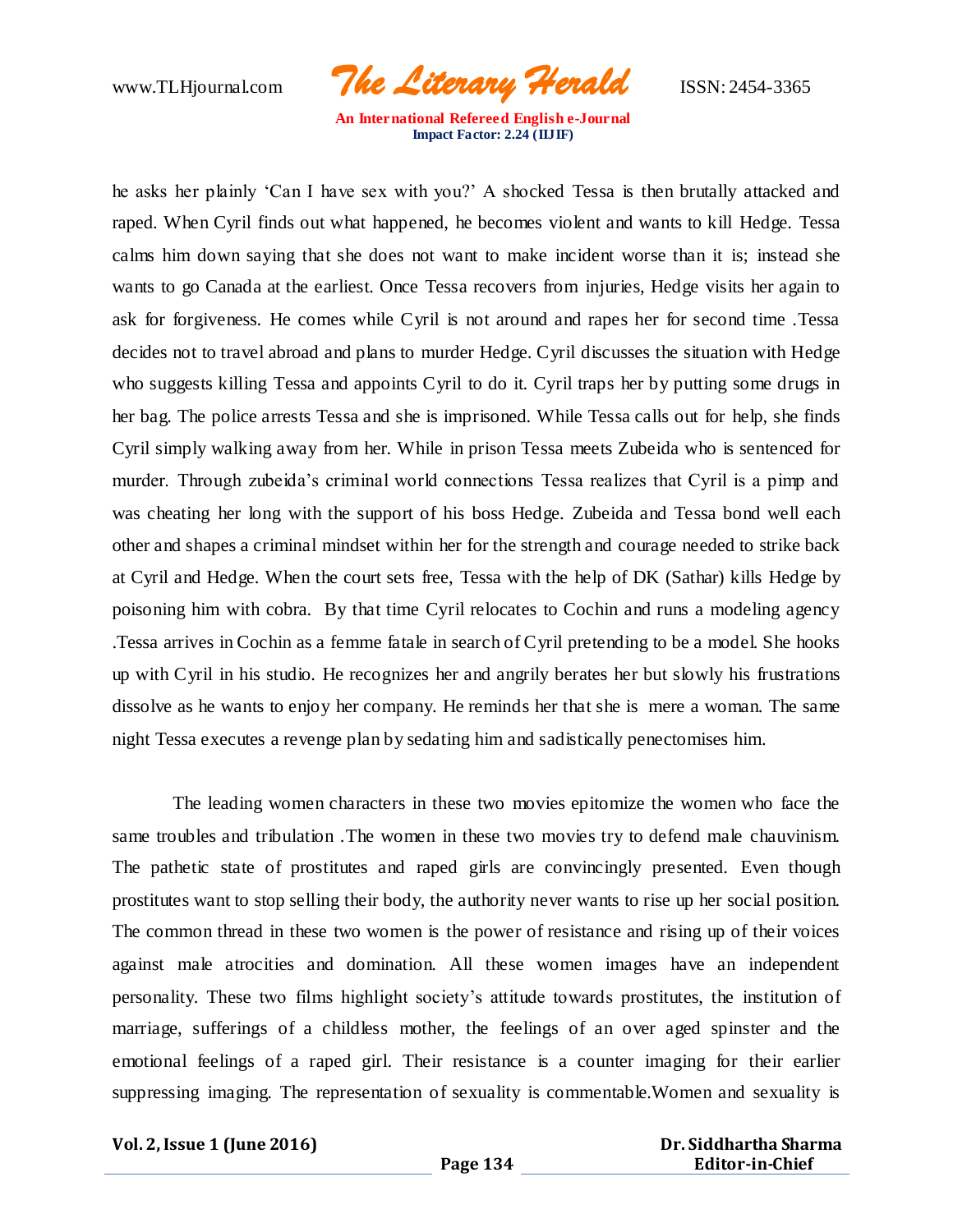www.TLHjournal.com *The Literary Herald*ISSN: 2454-3365

one of the thematic aspects of these movies. Woman's body darely speaks to the spectators. One of the core concepts in feminist film theory is that of body and feminist have challenged ocular centrism. As Molly Haskell points in her influential work 'From reverence to rape' three types of women characters appear in these movies i.e., the extra ordinary, the ordinary women and the ordinary who becomes the extra ordinary. The extra ordinary woman portrays herself as strong and powerful. The ordinary woman portrays herself as common, passive and often a victim. The ordinary who becomes extra ordinary woman portrays herself as the victim who rise or endure. The leading women characters in these movies can be categorized into the extra ordinary like Kumari, ordinary woman like Kunjippennu and extra ordinary woman like Tessa k Abraham.Her attempts to remove his penis is really a warning to those who believe penis makes a man superior. All the women characters have their own justification and are powerful enough to create their own space. *Four Women* begins and ends with knocking at the door by a man who wants to satisfy his desire with Kamakshi. But it is through her powerful voice she resists his approach. She resolves to face the world without a man.

Both of these films are a type of oppositional cinema even if they are produced by male directors. These films warn the male spectators and empower the woman spectators simultaneously by re-presenting women from the lowest position of prostitute to an educated nurse. The women characters in these films are subverting and challenging the so called stereotypes.

#### **WORK CITED**

- 1. Molly Haskell. 1973. 'From Reverence to Rape'.2nd edition,New York: University of Chicago Press.
- 2. Mulvey Laura .1975. 'Visual and Other Pleasure and Narrative Cinema'.Screen 16 (3): 6- 18. Mulvey , Laura . "Visual pleasure and Narrative Cinema" , *Film Theory and Criticism* Ed. Leo Braudy and Marshall Cohen .5<sup>th</sup>edition, New York: Oxford University Presss,1999.

#### **Vol. 2, Issue 1 (June 2016)**